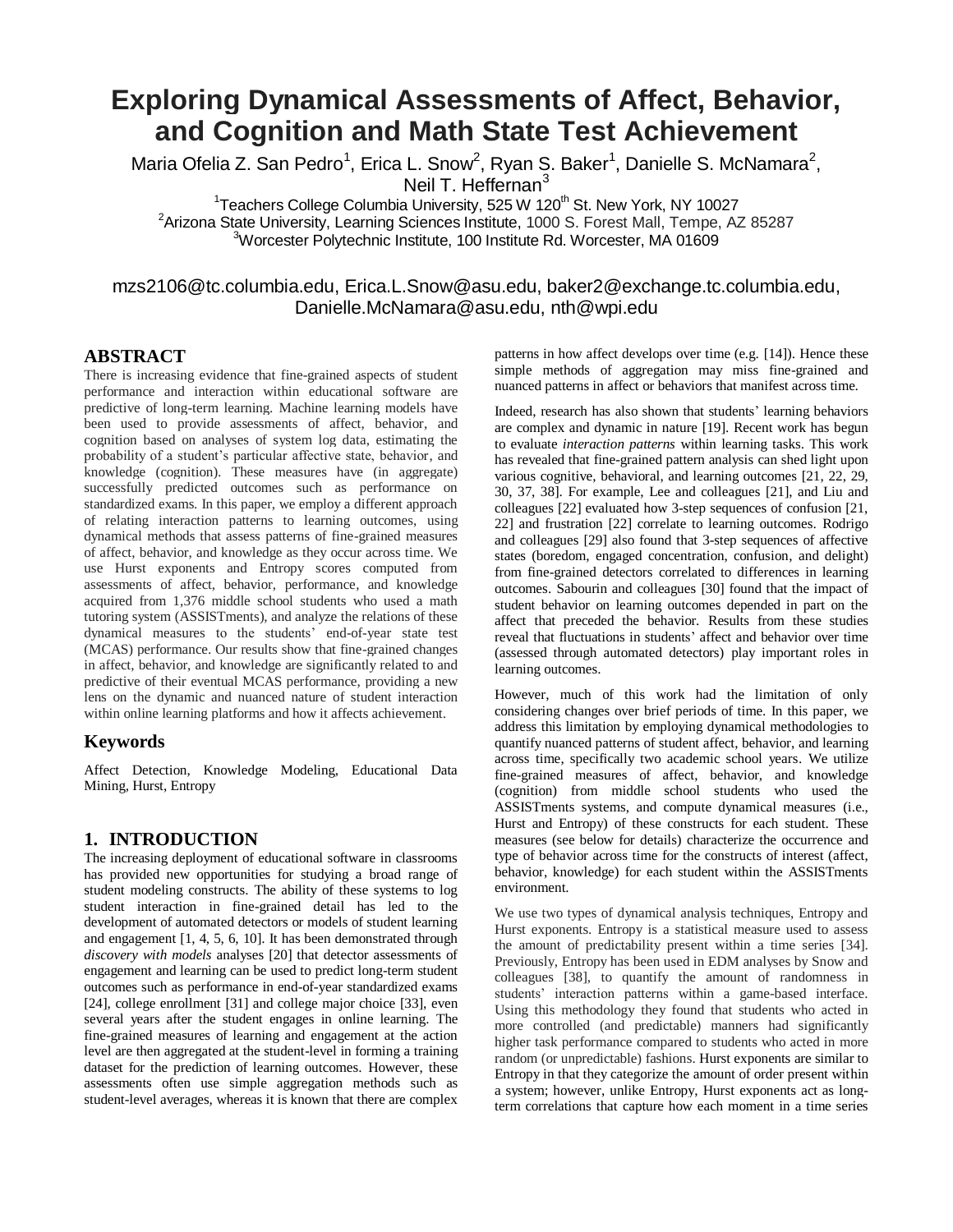relates to the others. Thus, Hurst provides an even finer-grained look at the emergence of patterns across long periods of time. Recently, Hurst exponents have been used to characterize students' learning behaviors within game-based environments. For instance, Snow and colleagues [36] used this technique to examine nuanced fluctuations in students' choice patterns across time. Using the Hurst exponent, Snow and colleagues again found that students who acted in more deterministic manners (i.e., controlled and planned) were more likely to demonstrate higher learning gains compared to students who acted in more random (or impetuous) manners.

In the current work, we evaluate the degree to which Entropy and Hurst exponent measures based on affect, behavior, and knowledge (cognition) predicts a longer-term outcome, students' end-of-year state exam performance. This research was conducted on a dataset of 1,376 students who used ASSISTments when they were in middle school during the school years of 2004-2005 to 2005-2006 and took the standardized end-of-year state exams. We investigate in particular, the following research questions:

- 1) How are fluctuations in patterns of students' affect, behavior, and knowledge related to their end-of-year state math achievement test scores?
- 2) Are dynamical measures of affect, behavior, and knowledge predictive of student performance outcomes (end-of-year test score, i.e., MCAS)?

# **2. METHODOLOGY**

## **2.1 Data Source: The ASSISTments System**

This study explores students' learning outcomes and their interaction patterns from their usage of the ASSISTments system [27], a web-based tutoring system for middle-school mathematics, provided to students for free by Worcester Polytechnic Institute (WPI). As of 2013, ASSISTments has been used by over 50,000 students a year as part of their regular mathematics classes. ASSISTments *assesses* a student's knowledge while *assisting* them in learning, providing teachers with formative assessment of students as they progress in their acquisition of specific knowledge components.

Within the system, each problem maps to one or more cognitive skills. When students who are working on an ASSISTments problem answer correctly, they proceed to the next problem. When they answer incorrectly (Figure 1), the system scaffolds instruction by dividing the problem into component parts, stepping students through each before returning them to the original problem (as in Figure 2). Once the correct answer to the original question is provided, the student is prompted to go to the next question. Teachers use ASSISTments in designing problem sets completed by students either during class time or as homework assignments. ASSISTments provides data on student performance that is used by teachers to track misconceptions and discuss them in class.



| Problem ID: PRAJUFQ - 435860                                                      | Comment on this problem  |
|-----------------------------------------------------------------------------------|--------------------------|
| Let's make sure you understand the question. How do you find area of<br>a square? |                          |
| Select one:                                                                       |                          |
| Multiply 1/2 by base by height.                                                   |                          |
| Multiply length by width by height.                                               |                          |
| Add up the lengths of the 4 sides of the square.                                  | <b>First scaffolding</b> |
| Multiply the length of the square by the width.                                   | question                 |
| Submit Answer                                                                     | Show answer              |

**Figure 1. Example of an ASSISTments problem.**

| Problem ID: PRAJUFQ - 435860                                                                                                                                                                            |                                                | Comment on this problem               |  |  |
|---------------------------------------------------------------------------------------------------------------------------------------------------------------------------------------------------------|------------------------------------------------|---------------------------------------|--|--|
| Let's make sure you understand the question. How do you find area<br>of a square?                                                                                                                       |                                                |                                       |  |  |
| Select one:                                                                                                                                                                                             |                                                | <b>First scaffolding</b><br>question  |  |  |
| Multiply 1/2 by base by height.                                                                                                                                                                         |                                                |                                       |  |  |
| Multiply length by width by height.                                                                                                                                                                     |                                                |                                       |  |  |
| Add up the lengths of the 4 sides of the square.                                                                                                                                                        |                                                |                                       |  |  |
| . Multiply the length of the square by the width.                                                                                                                                                       |                                                |                                       |  |  |
| $\sqrt{\text{Correct}}$                                                                                                                                                                                 |                                                |                                       |  |  |
| Submit Answer<br>Next step                                                                                                                                                                              |                                                | Show answer                           |  |  |
| Problem ID: PRAJUFQ - 435861                                                                                                                                                                            |                                                | Comment on this problem               |  |  |
| Good, the area of a square is length times width.                                                                                                                                                       |                                                |                                       |  |  |
| length of one side by solving the following equation:<br>$49$ = length * width<br>What is the length of one side of the square?                                                                         |                                                | <b>Second scaffolding</b><br>question |  |  |
| There are 2 unknowns in the equation: length and width.<br>However, since the shape is a square, we know that the length and width are equal.<br>That means there is only one unknown. Let's call it x: |                                                |                                       |  |  |
| $49 = x^*x$<br>What is x?                                                                                                                                                                               |                                                |                                       |  |  |
|                                                                                                                                                                                                         |                                                | Comment on this hint                  |  |  |
| What is the square root of 49? In other words, what number multiplied by itself will give<br><b>you 49?</b><br>Comment on this hint                                                                     |                                                |                                       |  |  |
| $7 * 7 = 49$ , so the length of one side of the square is 7 inches. Type in 7.                                                                                                                          |                                                |                                       |  |  |
|                                                                                                                                                                                                         | Comment on this hint                           |                                       |  |  |
| Type your answer below:                                                                                                                                                                                 | <b>Multi-level hints</b><br>that gives answer) | (with bottom-out hint)                |  |  |
| $\overline{7}$<br>Correct!                                                                                                                                                                              |                                                |                                       |  |  |
| Submit Answer<br>Next Problem                                                                                                                                                                           |                                                |                                       |  |  |

**Figure 2. Example of Scaffolding and Hints in an ASSISTments Problem.**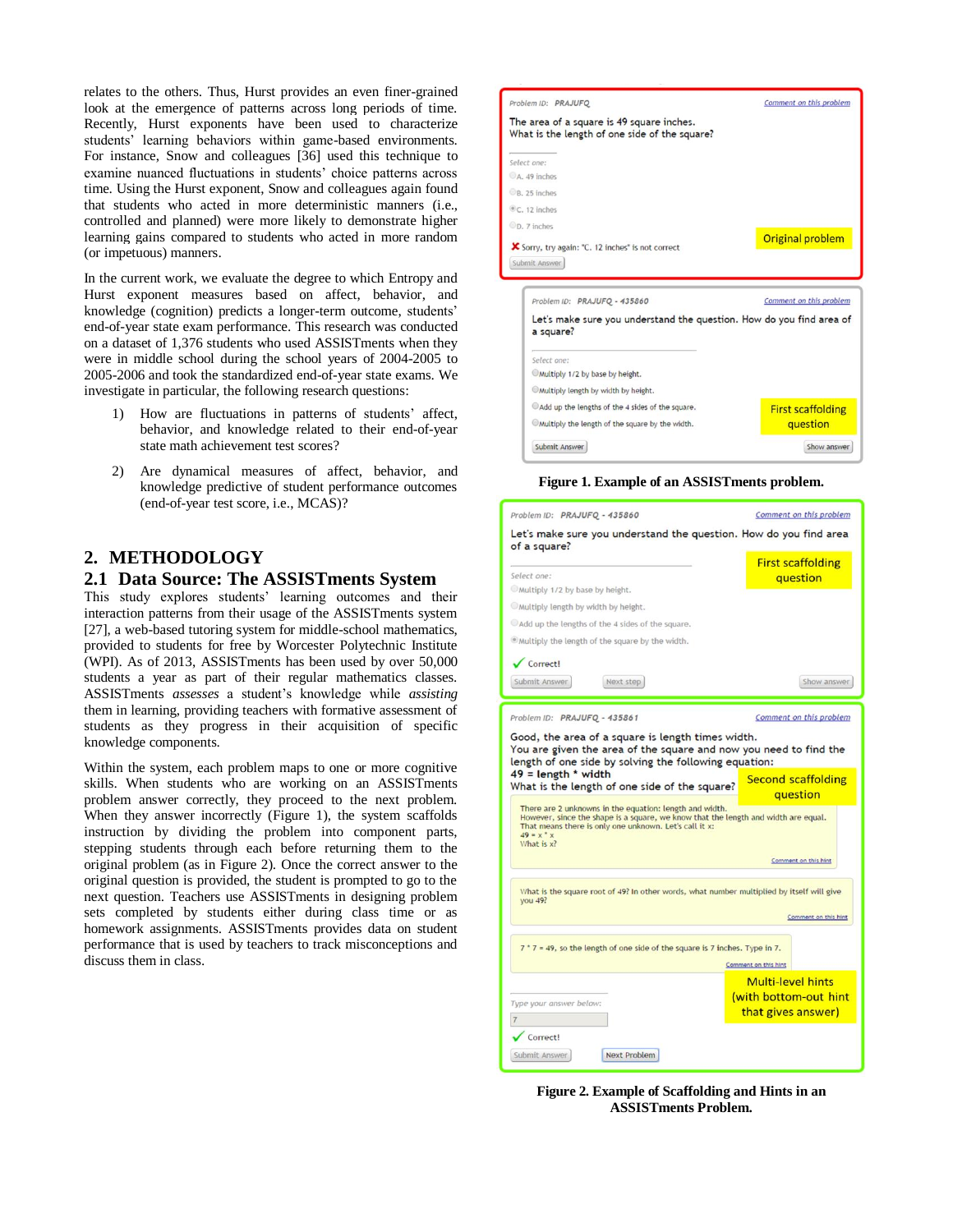# **2.2 Data**

## *2.2.1 State Exam Scores*

Students who used ASSISTments when they were in middle school also took the MCAS (Massachusetts Comprehensive Assessment System) state standardized test near the end of their school years. The test is composed of English Language Arts, Mathematics and Science, and Technology subjects. This study analyzes usage of a tutoring system in mathematics; consequently, we examined the relationship of performance to the MCAS test scores for the math portion. Raw scores for the math portion range from 0 to 54 and are later scaled by the state after all tests have been scored. The scaled scores can be categorized into four groups: Failing, Needs Improvement, Proficient, and Advanced. Students in Massachusetts are required to score above failing to be able to graduate from high school; if students score in the Advanced group, they automatically earn a scholarship to a state college.

#### *2.2.2 ASSISTments Data*

Interaction log files from ASSISTments were obtained for 1,376 students who used the system when they were in middle school ranging from school years 2004-2005 to 2005-2006 (these school years were used due to the availability of the state exam data for these particular cohorts). These students, diverse in terms of both ethnicity and socio-economic status, were drawn from middle schools in an urban district in New England who used the ASSISTments system systematically during the school years. The 1,376 students generated a total of 830,167 actions within the system (an action may be answering a question, or requesting help), across around 3,700 original and scaffolding problems from ASSISTments, with an average of approximately 220 ASSISTments problems per student. Affect, behavior, and knowledge models were applied to this dataset to evaluate interaction patterns.

## **2.3 Computing Interaction Features**

The interaction features used to compute dynamical assessments were generated using automated detectors of student engagement and learning previously developed and validated for ASSISTments. These included existing models of educationallyrelevant affective states (boredom, engaged concentration, confusion, frustration), disengaged behaviors (off-task behavior and gaming the system), and student knowledge. Each of the detectors was applied to every action in the existing data set, in the same fashion as in previous publications [24]. We also included in our feature set of interactions, information on student correctness over time within ASSISTments.

## *2.3.1 Affect and Disengaged Behaviors*

To obtain assessments of affect and disengaged behaviors, we leveraged existing detectors of student affect and behavior within the ASSISTments system [24]. Detectors of four affective states were utilized: boredom, engaged concentration, confusion, and frustration. Detectors of two disengaged behaviors are utilized: off-task behavior and gaming the system. Because our sample of students came from urban middle schools, their respective data were labeled using models optimized for students in urban schools [23, 24].

The affect and behavior detectors were developed in a two-stage process: first, student affect labels were acquired from field observations conducted using the BROMP protocol and HART Android app (reported in [24]), and then those labels were synchronized with the log files generated by ASSISTments at the

same time. This process resulted in automated detectors that can be applied to log files at scale, specifically the data set used in this project (interaction log files for the 1,376 students). The detectors were constructed using only log data from student actions within the software occurring at the same time as or before the observations. The models performed as well as or better than other published models of sensor-free affect detection in educational software [3, 11, 13, 30]. They were then applied to the data set used in this paper to produce confidence values for each construct over time, which were then used to create dynamical assessments of affect and behavior.

#### *2.3.2 Student Knowledge*

Corbett and Anderson's [12] Bayesian Knowledge Tracing (BKT) model, a knowledge-estimation model that has been used in a considerable number of online learning systems, was applied to the data for this study. Models were fit by employing brute-force grid search (see [2]). BKT infers students' latent knowledge from their performance on problems that exercise the same set of skills. Each time a student attempts a problem or problem step for the first time, BKT recalculates the estimates of that student's knowledge for the skill (or knowledge component) involved in that problem. Estimations for each skill are made along four parameters: (1)  $L_0$ , the initial probability that the student knows the skill, (2) T, the probability of learning the skill at each opportunity to use that skill, (3) G, the probability that the student will give the correct answer despite not knowing the skill, and  $(4)$ S, the probability that the student will give an incorrect answer despite knowing the skill. The estimates obtained via BKT were calculated based on the student's first response to each problem, and were applied to each of the student's subsequent attempts on that problem.

We were able to distill interaction features –affect, behavior and knowledge using these models, as well as correctness – for each student action within the ASSISTments system. Affect and behavior features were initially computed at a 20-second grainsize and then applied to all relevant actions. These action-level features values are then used to compute student-level dynamical measures of Hurst and Entropy scores.

# **2.4 Dynamical Assessments of Student Interaction Features**

Variations in students' interaction features (affect, behavior, knowledge, correctness) were assessed using two dynamical methodologies: Entropy analyses and Hurst exponents. These dynamic techniques are used to quantify (in standardized values) variations in students' interaction features and examine how these variations impacted students' year-end standardized test scores (i.e., MCAS). A description and explanation of Entropy analyses and Hurst exponents are described below.

## *2.4.1 Entropy*

Entropy analyses were conducted to quantify the degree to which fluctuations in students' affective states were ordered (i.e., predictable) or disordered (i.e., unpredictable). Entropy analysis is a statistical measure that quantifies the overall tendency (i.e., amount of predictability) of a time series [34]. Entropy has been used across a variety of domains to measure random and ordered processes [15, 17, 34, 35, 38]. In the current study, Entropy is used to gain a deeper understanding of how changes in students' affective states across time may reflect ordered and disordered processes. To calculate Entropy, we applied the affect, behavior, and knowledge series produced from the models discussed above,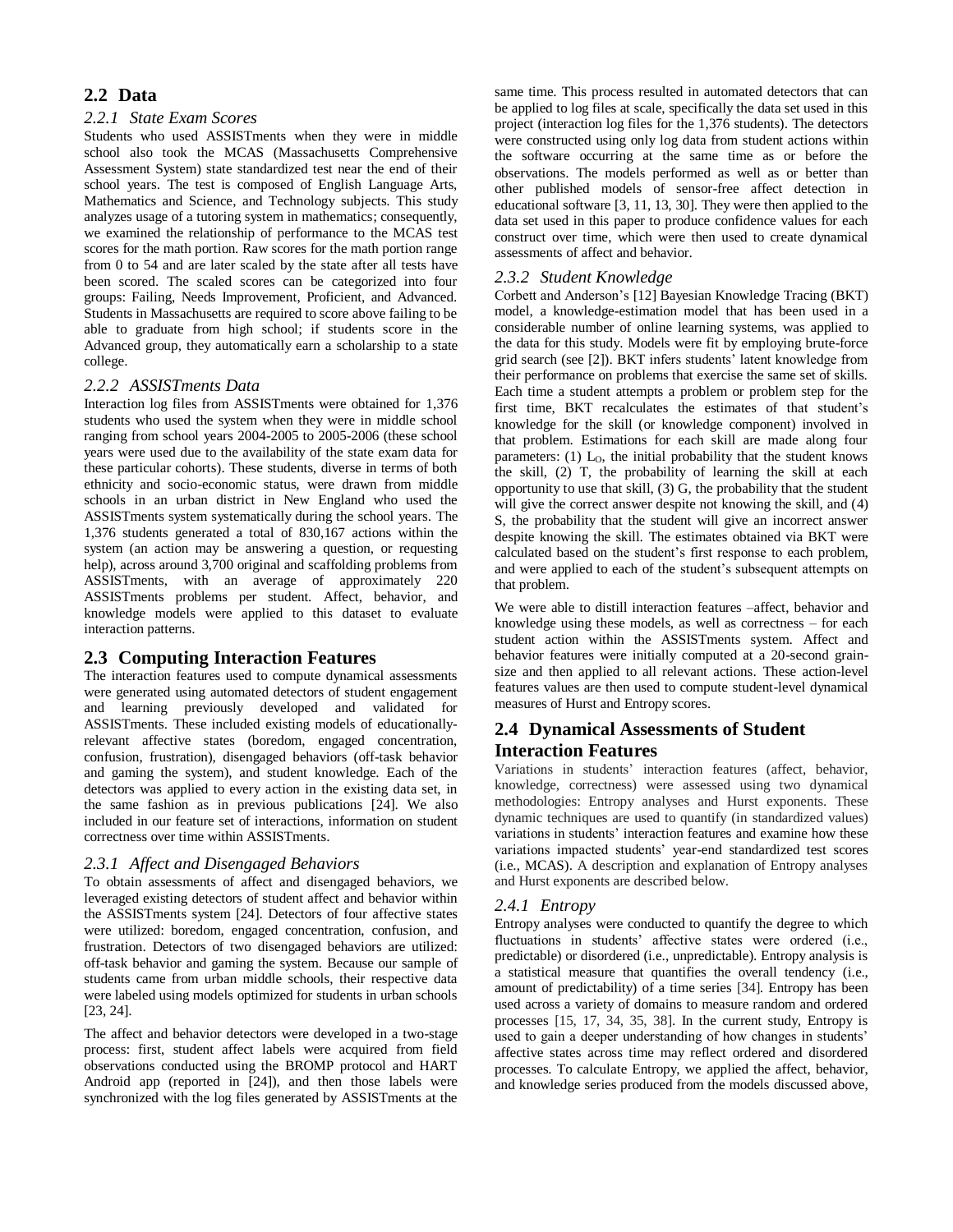to data from school years 2004-2005 and 2005-2006. Entropy was then calculated using the following (standard) formula:

$$
H(x) = -\sum_{i=0}^{N} P(x_i) (\log_e P(x_i))
$$
 (1)

Within the Entropy equation,  $P(x_i)$  represents the probability of a given affective state. For instance, the Entropy for student X is the additive inverse of the sum of products calculated by multiplying the probability of each affect state by the natural log of the probability of that state. This formula affords the ability to capture the degree to which fluctuations in students' affect, behavior, knowledge, and correctness are ordered or disordered.

#### *2.4.2 Hurst*

While Entropy provides an overall quantification of a time series, it does not calculate how each moment in the time series may be related to the next. Thus, a more fine-grained analysis is needed to examine how fluctuations in students' affect, behavior, knowledge, and correctness manifest and change across time. To classify the tendency of students' affective states, Hurst exponents were calculated using Detrended Fluctuation Analysis (DFA) [26]. To calculate the Hurst exponent, the DFA integrates the normalized time series and then divides the series into equal intervals of length, *n*. Each interval is then fit with a least squares line and the integrated time series is *detrended* by subtracting the local predicted values (i.e., least square lines for each interval) from the integrated time series. The procedure is repeated for intervals of different lengths, increasing exponentially by the power of 2. Finally, each interval size is assigned a characteristic fluctuation,  $F(n)$ , that is calculated as the root mean square deviation of the integrated time series from local least squares lines. Log<sub>2</sub>  $F(n)$  is then regressed onto  $log_2(n)$ ; which produces the slope of the regression line or Hurst exponent, *H.* Hurst exponents range from 0 to 1 and can be interpreted as follows:  $0.5 \leq H \leq 1$ indicates persistent (controlled) behavior,  $H = 0.5$  signifies random (independent) behavior, and  $0 \leq H < 0.5$  denotes antipersistent (reversion to the mean) behavior.

#### **2.5 Predictive Modeling of State Test Scores**

Prior work has shown that student usage choices while receiving tutoring in ASSISTments can predict as much of the variance in students' end-of-year state test scores as student performance can on items designed to assess test-related knowledge [16, 28]. It has also been shown that machine-learned and fine-grained assessments of affect and behavior can improve predictions of test score performance [24]. We extend this further and explore the value of also understanding the role of the degree of order/disorder of interaction (through occurrences of affect, behavior, knowledge, and correctness) in predicting student learning outcomes as reflected by students' end-of-year standardized examination scores.

After obtaining the aggregate student-level Hurst and Entropy scores for each student's patterns of affect, behavior, knowledge, and correctness, we examined how the degree of variation in the students' interaction patterns within ASSISTments was related to their MCAS math performance. We further examined these relations by conducting linear regression analyses on the students' MCAS math performance. We fit a cross-validated (6-fold, student-level) machine-learned model using linear regression with M5' feature selection to examine how students' dynamical assessments of interaction were predictive of their MCAS math scores. We generated reduced linear regression models that used three feature sets: (1) Hurst scores of interaction only, (2) Entropy

scores of interaction only, and (3) both Hurst and Entropy scores of interaction. We then compared their cross-validated model performances and evaluated the features in the model with best performance values.

## **3. RESULTS**

#### **3.1 Hurst, Entropy, and State Test Scores**

We first explore the relations between the MCAS scores for math and students' interaction patterns (i.e., their Hurst and Entropy scores) by examining the graphs of student proficiency (from MCAS performance) and the corresponding trends in Hurst and Entropy values. We grouped the students according to their scaled score groupings of Failing, Needs Improvement, Proficient, and Advanced, then computed for the average values of their Hurst and Entropy scores for affect, behavior, knowledge, and correctness in ASSISTments.

The graph of test proficiency and entropy measures (Figure 3) shows that low-achieving and high-achieving students experience fluctuations in affect, behavior, knowledge, and correctness while using ASSISTments in varying degrees. Students who have higher MCAS scores (i.e., *Advanced*) exhibited less fluctuation (lower entropy score) in their frustration (F(3,1372) = 56.009,  $p$  < 0.001, adjusted  $\alpha = 0.013$ ), engaged concentration (F(3,1372) = 27.334,  $p < 0.001$ , adjusted  $\alpha = 0.023$ ), off-task behavior ( $\chi^2(3) = 64.089$ ,  $p$ < 0.001, adjusted  $\alpha$  = 0.030), and gaming the system ( $\chi^2(3)$  = 238.350,  $p$ < 0.001, adjusted  $\alpha$  = 0.007), but more fluctuation (higher entropy score) for boredom  $(\chi^2(3) = 26.999, p < 0.001,$ adjusted  $\alpha = 0.040$ , confusion ( $\chi^2(3) = 29.759$ ,  $p < 0.001$ , adjusted  $\alpha = 0.033$ ), correctness ( $\chi^2(3) = 185.310$ ,  $p < 0.001$ , adjusted  $\alpha =$ 0.010), and knowledge ( $\chi^2(3) = 639.111$ ,  $p < 0.001$ , adjusted  $\alpha =$ 0.003). [We used one-way ANOVA (F-test) for features with equal group variances, and Kruskal-Wallis test  $(\chi^2$  test) for features with unequal group variances.]



**Figure 3. Entropy Scores by MCAS Test Score Category.**

These trends suggest that students who performed better in MCAS showed overall consistency across time in exhibiting engaged concentration, frustration, off-task behaviors, and gaming the system, and an overall higher degree of variability across time in exhibiting boredom, confusion, correctness, and knowledge. It is possible that highly successful students may be more aware of their engaged concentration, frustration, off-task, and gaming behaviors within the system, compared to their awareness of the other constructs. Indeed, students who have achieved a higher level of proficiency or mastery of the material may also be more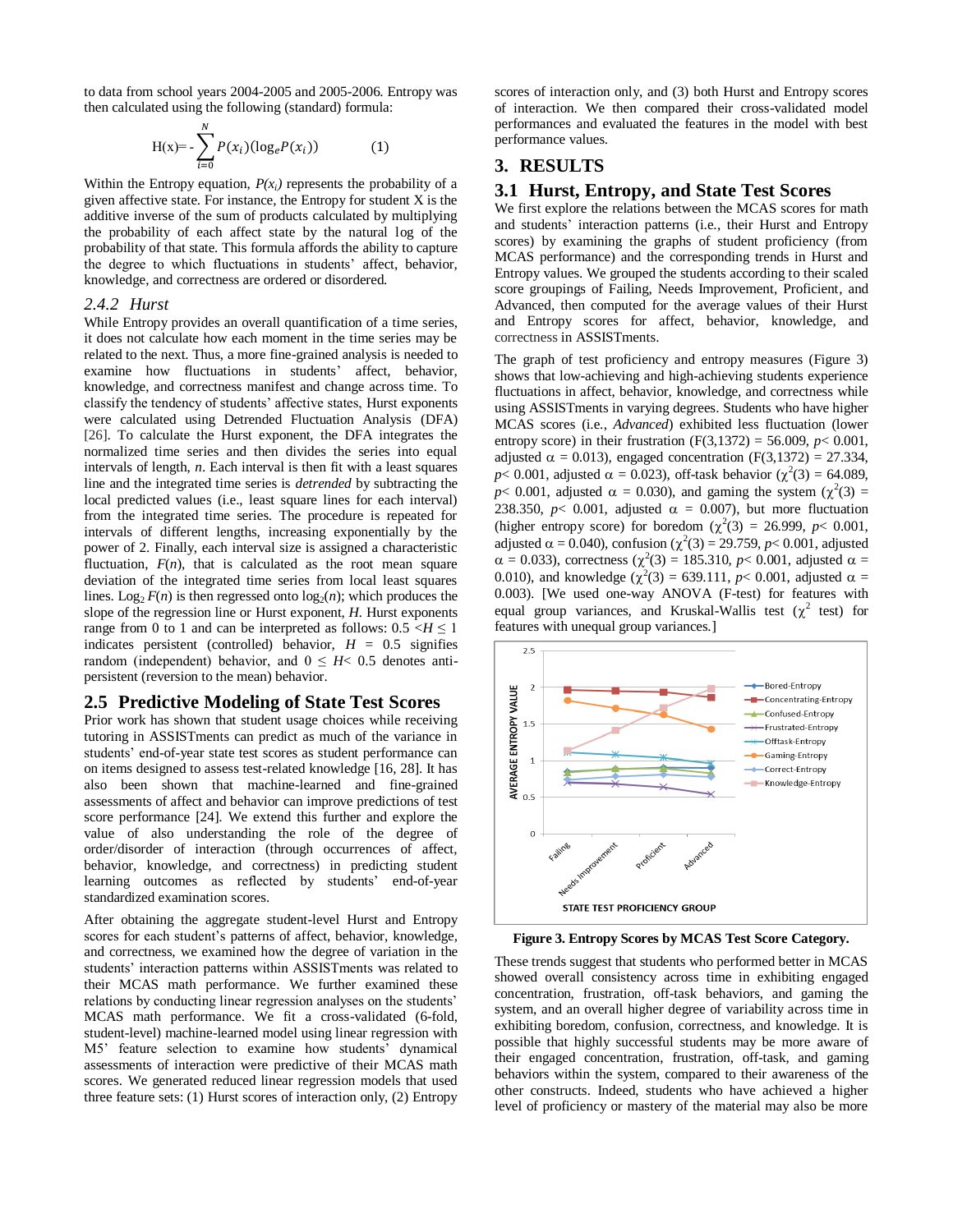efficient at controlling and maintaining the negative learning behaviors, and be more engaged. Interestingly, successful students show more variability, indicative of less control, in their boredom, confusion, correctness, and knowledge, possibly due to the nature of the learning task. These successful students may find some problems within ASSISTments too easy or too difficult with respect to their skills, causing them to experience varying degrees of boredom and confusion across time. In other words, the environment may be a major driver of the variability in these constructs. Another possibility comes from results in [24], where more successful students were more likely to be bored or confused when answering original problems, and less bored and confused when answering scaffolding problems. These successful students may also be overconfident in answering problems and become careless [32], exhibiting varying degrees of correctness and knowledge across time.

These relationships suggest that students with higher year-end exam scores were able to control their engagement by becoming less off-task and more consistent in overcoming their frustration and avoiding gaming the system, and be more engaged during their time in ASSISTments. However, a relevant area of future work may be to investigate whether the fluctuations across time for our interaction features are more a function of students' individual differences (e.g. proficiency) and their ability to control their learning behaviors [38], or a function of the learning task (e.g. type of problem, difficulty, etc.) and the learning behaviors it elicits from the students.

While Figure 3 shows the intensity or strength of fluctuations of our constructs across the entirety of student usage of ASSISTments, it does not demonstrate behavior of these fluctuations in fine-grained moments (i.e., persistence or antipersistence of these constructs; how rapid were the fluctuations?). This is where looking at the Hurst measures of our constructs comes in useful. Figure 4 shows the graph of test proficiency and Hurst measures, where students who have higher MCAS scores achieved lower Hurst scores for engaged concentration ( $\chi^2(3)$  = 134.719,  $p < 0.001$ , adjusted  $\alpha = 0.017$ ), frustration (F(3,1372)= 27.543,  $p < 0.001$ , adjusted  $\alpha = 0.020$ ), off-task behavior ( $\chi^2(3) =$ 70.736,  $p < 0.001$ , adjusted  $\alpha = 0.027$ ), and confusion (F(3,1372)= 9.969,  $p$ < 0.001, adjusted  $\alpha$  = 0.037), while higher Hurst scores for knowledge  $(\chi^2(3) = 23.935, p < 0.001,$  adjusted  $\alpha = 0.043$ ) and gaming the system  $(\chi^2(3) = 12.425, p= 0.006, \text{ adjusted } \alpha =$ 0.047).



**Figure 4. Hurst Scores by MCAS Test Score Category.**

This trend in Hurst scores suggests that students who scored high on the MCAS had greater tendency to vary their behaviors, indicative of their actively adapting their learning behaviors. They instead showed regulation strategies in their ability to bounce back from frustration, resolve their confusion, and to re-engage after going off-task. Interestingly, more successful students show more mean reversion in engaged concentration than less successful students. Thus, more successful students were more variable in their engaged concentration (higher probability of concentration at one moment, lower probability of concentration on the next). Along with the Hurst scores for confusion, off-task and frustration, this Hurst trend for engaged concentration may indicate that students who began to feel confused or frustrated switched their focus and went off-task. Conversely, the trend for more successful students showed less variability in their display of knowledge and gaming the system behavior, which would suggest their ability to maintain their high level of knowledge and to not game the system. An understanding of the differences of rate of momentary fluctuations provides a lens on how students who vary in proficiency are able to effectively manage and adjust their affect, behavior, and knowledge within a learning task. It suggests that in the case of ASSISTments, it may be beneficial to teach less successful students strategies for quickly bouncing back from being off-task or ways to resolve their confusion and frustration.

We examine the significance of these differences in trends further by looking at the Pearson correlations between MCAS test scores and student Hurst and Entropy scores for affect, behavior, knowledge, and correctness (Table 1). We also utilize the Benjamini and Hochberg false discovery rate post-hoc correction to adjust the required alpha for significance and to reduce the occurrence of false positives, controlling for inflation of Type 1 error [8].

**Table 1. Correlations with MCAS State Test Scores (\*\* - significant, p < 0.01; \* - significant, p < 0.05)**

| <b>Hurst and Entropy Features</b> | r         | p-value | <b>Adjusted</b><br>α |
|-----------------------------------|-----------|---------|----------------------|
| Knowledge-Entropy                 | $.705**$  | < 0.001 | 0.003                |
| Gaming-Entropy                    | $-441**$  | < 0.001 | 0.007                |
| Concentrating-Hurst               | $-.324**$ | < 0.001 | 0.010                |
| <b>Frustration-Entropy</b>        | $-.314**$ | < 0.001 | 0.013                |
| Correctness-Entropy               | $.275**$  | < 0.001 | 0.017                |
| <b>Frustration-Hurst</b>          | $-.252**$ | < 0.001 | 0.020                |
| Off-task-Entropy                  | $-211**$  | < 0.001 | 0.023                |
| Concentrating-Entropy             | $-.206**$ | < 0.001 | 0.027                |
| Off-task- Hurst                   | $-183**$  | < 0.001 | 0.030                |
| Confusion-Hurst                   | $-160**$  | < 0.001 | 0.033                |
| Bored-Entropy                     | $.139**$  | < 0.001 | 0.037                |
| <b>Bored-Hurst</b>                | $-.100**$ | < 0.001 | 0.040                |
| Knowledge-Hurst                   | $.076**$  | 0.005   | 0.043                |
| Confusion-Entropy                 | $.076**$  | 0.005   | 0.047                |
| Gaming-Hurst                      | $.059*$   | 0.029   | 0.050                |
| Correctness-Hurst                 | N/A       | N/A     | N/A                  |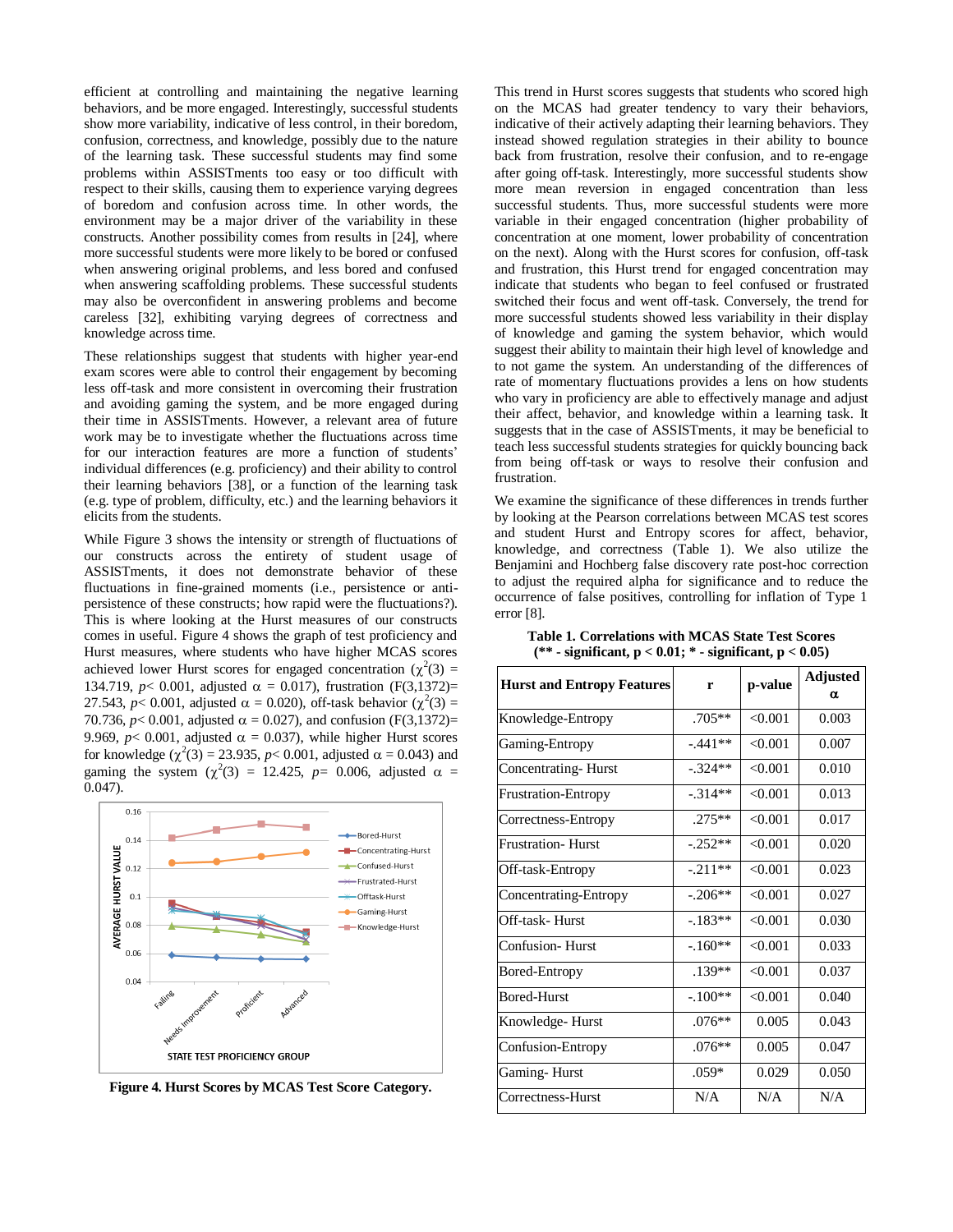Table 1 shows that there are statistically significant, and reasonably strong relations between MCAS performance and Entropy measures of boredom, engaged concentration, confusion, frustration, off-task, gaming behavior, knowledge and correctness, and Hurst measures of boredom, engaged concentration, confusion, frustration, off-task, gaming behavior and knowledge. Note that for correctness only an Entropy score was calculated as it was a dichotomous measure of a student's answer (1 – correct, 0 – incorrect), and Hurst was not calculated for correctness as Hurst becomes less accurate when the inputs in the time series are discrete rather than continuous (which our other features are).

#### **3.2 Prediction of State Test Scores**

To examine the relations of these dynamical measures to MCAS performance, we conducted regression analyses to evaluate the predictive power of these measures (Table 2).

**Table 2. State Test Score Model Performance Values Using Different Feature Sets (feature count is after feature selection)**

| <b>Feature Set</b>                        | $\bf{R}$ | $\mathbf{R}^2$ | <b>RMSE</b> | Number of<br><b>Features</b> |
|-------------------------------------------|----------|----------------|-------------|------------------------------|
| Hurst Features Only                       | 0.400    | 0.160          | 11.251      |                              |
| <b>Entropy Features Only</b>              | 0.762    | 0.581          | 7.941       |                              |
| <b>Both Hurst and Entropy</b><br>Features | 0.768    | 0.590          | 7.862       |                              |

Combined, Hurst and Entropy assessments of affect, behavior, knowledge and correctness within ASSISTments are predictive of long-term performance (end-of-year state test score, MCAS) with reasonably high model performance. This finding shows that when our automated detectors of affect, behavior, and knowledge are applied at scale, the patterns generated are significantly related to learning outcomes. The specific patterns and contexts in which these interactions occur, however, remain to be further analyzed for example using methods such as sequential pattern mining or recurrence analysis. Moreover, it is also worth noting that despite the interesting findings discussed above, the model created from dynamical assessments of machine-learned measures of interaction is not much better than a model created from just averaging our interaction features per student (for our sample, this model had a cross-validated  $R = 0.764$  [24]. This suggests that averaging remains a good tool for predicting standardized exam scores, though it does not shed as much light on the phenomena of interest compared to the approach discussed here.

Optimized for predictor significance and model performance, our final model (Table 3) consists of either Hurst or Entropy scores (or both) of boredom, engaged concentration, confusion, frustration, gaming the system, knowledge, and correctness being predictive of MCAS performance.

Our final model leverages the relationships between MCAS and Hurst and entropy measures previously found. Stronger fluctuations across time for knowledge and correctness (positive coefficient for Entropy), and less persistence or quicker reversions in knowledge and engaged concentration (negative coefficient for Hurst), are associated with higher test scores for students. Furthermore, weaker fluctuations across time for boredom, confusion, gaming the system, and frustration (negative coefficient for Entropy), and more persistence or slow fluctuations for gaming the system (positive coefficient for Hurst), are associated with higher test scores for students. These relationships suggest that students with higher year-end exam scores were able to control their engagement by resolving their confusion, bouncing back from being bored, overcoming their frustration, and to show active learning, and be more consistent in not gaming the system during their time in ASSISTments.

**Table 3. Final Model of Hurst and Entropy Scores Predicting State Test Scores**

| <b>Predictors</b>          | B         | Std.<br><b>Error</b> | t        | Sig     |
|----------------------------|-----------|----------------------|----------|---------|
| (Constant)                 | 28.821    | 3.258                | 8.845    | < 0.001 |
| Correctness-Entropy        | 39.566    | 4.672                | 8.469    | < 0.001 |
| Concentrating-Hurst        | $-34.185$ | 10.738               | $-3.183$ | 0.001   |
| Gaming-Hurst               | 22.952    | 6.853                | 3.349    | 0.001   |
| Knowledge-Hurst            | $-22.935$ | 4.579                | $-5.009$ | < 0.001 |
| Bored-Entropy              | $-21.318$ | 2.773                | $-7.687$ | < 0.001 |
| <b>Frustration-Entropy</b> | $-17.874$ | 1.892                | $-9.447$ | < 0.001 |
| Knowledge-Entropy          | 17.463    | 0.723                | 24.169   | < 0.001 |
| Gaming-Entropy             | $-9.371$  | 1.126                | $-8.320$ | < 0.001 |
| Confusion-Entropy          | $-6.157$  | 1.803                | $-3.416$ | 0.001   |

# **4. DISCUSSION AND CONCLUSION**

In this paper, we utilized dynamical methodologies to investigate how nuanced patterns of affect, behavior, knowledge, and correctness were related to and predictive of students' end-of-year exam scores. Fine-grained models of student affect (boredom, engaged concentration, confusion, frustration) behavior (off-task behavior, gaming the system), and knowledge were applied to data from 1,376 students who used an educational software in mathematics over the course of a year during their middle school to generate interaction features. We then utilized dynamical measures of Hurst exponents and Entropy analysis to quantify the degree of randomness (or non-randomness) present within patterns of these interaction patterns.

Our results show that these dynamical assessments of students' interactions throughout the year (affect, behavior, knowledge, and correctness) are significantly associated with their end-of-year performance in a state test. Entropy scores of students for all of our interaction features showed significant differences between students in varied test proficiencies (as measured by the year-end exam). Across time, the more control a student demonstrated in frustration, engaged concentration, off-task behaviors, and gaming the system behaviors, as well as more flexibility in boredom, confusion, knowledge and correctness, the higher the student scored on the year-end exam. Students' Hurst scores also showed significant relations with the learning outcome, where students with more occurrences of fluctuations for engaged concentration, confusion, frustration, and off-task behaviors, and more persistence for knowledge and gaming the system were likely to perform better. These relations were supported by these dynamical assessments being predictive of performance in the end-of-year state test.

It is notable that most Hurst exponent values fell well below 0.5, indicating that overall, fine-grained machine-learned estimates of affect, behavior, knowledge in the system interaction of the 1,376 students are not random, and according to students' state or the learning task within the system, students show signs of switching between various degrees of affect, behavior, and knowledge over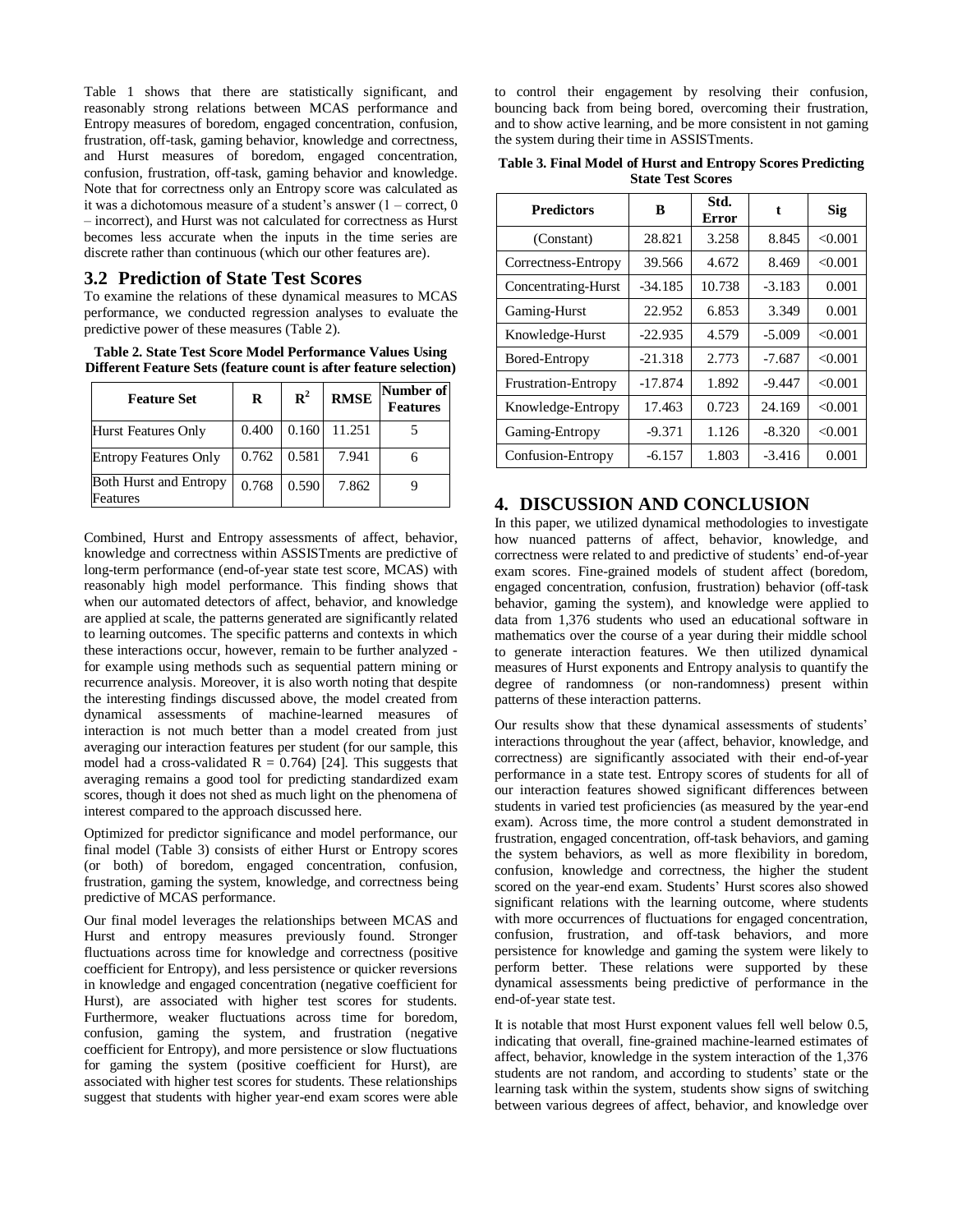time. In the future, it may be useful to examine sequential patterns of each interaction feature, looking also at the context and circumstances in the usage of the system that lead to students having increasing or decreasing occurrences (as well as points of inflection) in affect, behavior, and knowledge. The Hurst and Entropy may be able to be used in real-time to capture these affective changes and then provide feedback to a user model (or teacher) about the student. Less successful students may be made aware of their learning behaviors so they may more effectively regulate them, in particular for frustration, confusion, off-taskbehavior, and gaming the system. They may also be taught strategies to more quickly bounce back from being off-task or even resolve their frustration and confusion.

Overall, these exploratory findings obtained when we dynamically assess the measures of interaction take a step further in evaluating how fine-grained machine-learned assessments of affect, behavior, and knowledge relate to learning outcomes. Looking at patterns using a combination of machine-learning techniques provides an avenue for observing the degree to which students regulate their actions in a learning task. Self-regulation research shows that when students are motivated to achieve learning goals they are more likely to regulate their behaviors [7]. This current study provides a preliminary lens on how dynamic measures of fine-grained series of distinctive affect (academic emotions) and behavior (engagement) are reflective of students' emotional and motivational regulation within a learning environment [9, 18], as well as the roles of affect and behavior on self-regulated learning [25].

# **5. ACKNOWLEDGMENTS**

This research was supported by grants NSF #DRL-1031398, NSF #SBE-0836012, grant #OPP1048577 from the Bill and Melinda Gates Foundation, and grant #R305A130124 from the Institute of Education Sciences.

# **6. REFERENCES**

- [1] Baker, R.S.J.d. 2007. Modeling and Understanding Students' Off-Task Behavior in Intelligent Tutoring Systems. In *Proceedings of ACM CHI 2007: Computer-Human Interaction*, 1059-1068.
- [2] Baker R.S.J.d., Corbett A.T., Gowda S.M., Wagner A.Z., MacLaren B.M., Kauffman L.R., Mitchell A.P., and Giguere S. 2010. Contextual Slip and Prediction of Student Performance after Use of an Intelligent Tutor. In *Proc. UMAP 2010*, 52-63.
- [3] Baker, R.S.J.d., Gowda, S.M., Wixon, M., Kalka, J., Wagner, A.Z., Salvi, A., Aleven, V., Kusbit, G., Ocumpaugh, J., and Rossi, L. 2012. Towards Sensor-free Affect Detection in Cognitive Tutor Algebra. In *Proceedings of the 5th International Conference on Educational Data Mining*, 126- 133.
- [4] Baker, R.S., Corbett, A.T., and Koedinger, K.R. 2004. Detecting Student Misuse of Intelligent Tutoring Systems. In *Proceedings of the 7th International Conference on Intelligent Tutoring Systems*, 531-540.
- [5] Baker, R.S.J.d., Corbett, A.T., Koedinger, K.R., Evenson, S.E., Roll, I., Wagner, A.Z., Naim, M., Raspat, J., Baker, D.J., and Beck, J. 2006. Adapting to When Students Game an Intelligent Tutoring System. In *Proceedings of the 8th International Conference on Intelligent Tutoring Systems*, 392-401.
- [6] Baker, R. S., D'Mello, S. K., Rodrigo, M. M. T., and Graesser, A. C. 2010. Better to be frustrated than bored: The incidence, persistence, and impact of learners' cognitive– affective states during interactions with three different computer-based learning environments. *International Journal of Human-Computer Studies*, 68(4), 223-241.
- [7] Bandura, A. 1991. Social cognitive theory of self-regulation. *Organizational behavior and human decision processes,* 50, 2, 248-287.
- [8] Benjamini, Y. and Hochberg, Y. 1995. Controlling the false discovery rate: a practical and powerful approach to multiple testing. *Journal of the Royal Statistical Society*, 289-300.
- [9] Bosch, Nigel, and Sidney D'Mello. 2013. Sequential Patterns of Affective States of Novice Programmers. *The First Workshop on AI-supported Education for Computer Science (AIEDCS 2013)*.
- [10] Cocea, M., Hershkovitz, A., and Baker, R.S.J.d. 2009. The Impact of Off-task and Gaming Behaviors on Learning: Immediate or Aggregate? In *Proceedings of the 14th International Conference on Artificial Intelligence in Education*, 507-514.
- [11] Conati, C., and Maclaren, H. 2009. Empirically building and evaluating a probabilistic model of user affect. *User Modeling and User-Adapted Interaction,* 19, 3, 267-303.
- [12] Corbett, A.T., and Anderson, J.R. 1995. Knowledge tracing: Modeling the acquisition of procedural knowledge. *User Modeling and User-Adapted Interaction,* 4, 4, 253-278.
- [13] D'Mello, S.K., Craig, S.D., Witherspoon, A. W., McDaniel, B. T., and Graesser, A. C. 2008. Automatic Detection of Learner's Affect from Conversational Cues. *User Modeling and User- Adapted Interaction*, 18 (1-2), 45-80.
- [14] D'Mello, S. K. and Graesser, A. C. 2012. Dynamics of Affective States during Complex Learning. *Learning and Instruction*, 22, 145-157.
- [15] Fasolo, B., Hertwig, R., Huber, M., and Ludwig, M. 2009. Size, entropy, and density: What is the difference that makes the difference between small and large real-world assortments? *Psychology & Marketing*, 26, 3, 254-279.
- [16] Feng, M., Heffernan, N.T., and Koedinger, K.R. 2009. Addressing the assessment challenge in an online system that tutors as it assesses. User Modeling and User-Adapted Interaction: *The Journal of Personalization Research (UMUAI)*, 19, 3, 243-266.
- [17] Grossman, E. R. F. W. 1953. Entropy and choice time: The effect of frequency unbalance on choice-response. Quarterly *Journal of Experimental Psychology,* 41-51.
- [18] Gumora, G. and Arsenio, W. F. 2002. Emotionality, emotion regulation, and school performance in middle school children. *Journal of School Psychology*, 40, 5, 395-413.
- [19] Hadwin, A. F., Nesbit, J. C., Jamieson-Noel, D., Code, J., and Winne, P. H. 2007. Examining trace data to explore selfregulated learning. *Metaknowledge and Learning*, 2, 107– 124.
- [20] Hershkovitz, A., Baker, R.S.J.d., Gobert, J., Wixon, M., and Sao Pedro, M. 2013. Discovery with Models: A Case Study on Carelessness in Computer-based Science Inquiry. *American Behavioral Scientist*, 57, 10, 1479-1498.